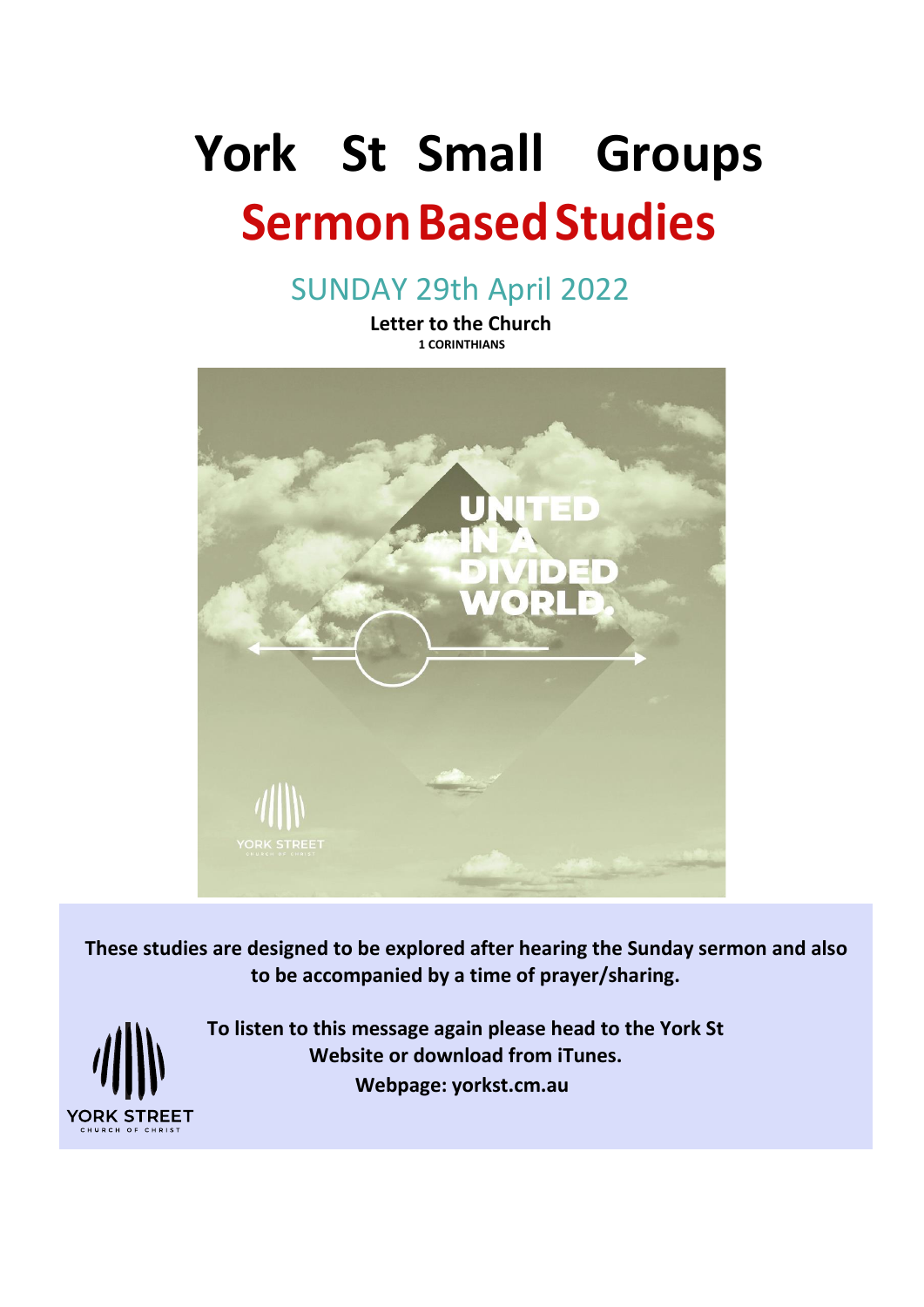## **GETTING STARTED**

**Q1.** As humans we all have our own strengths and weakness. Do you have any special qualities that make you unique? What are they? How do you use your strength to glorify Jesus in your life?

**Q2**. **W**hat divides you from others? Often conflict can arise when our views and opinions are different from others. How do you respond to conflict in a way that glorifies Jesus?

**Q3.** Language and our tone of voice are significantly important when dealing with others both personally and professionally. Sometimes we can often forget our use of language and tone of voice when dealing with complicated situations. How can we remind ourselves to respond in a way that reflects Christ? What can we do, when we don't get it right and say the wrong things?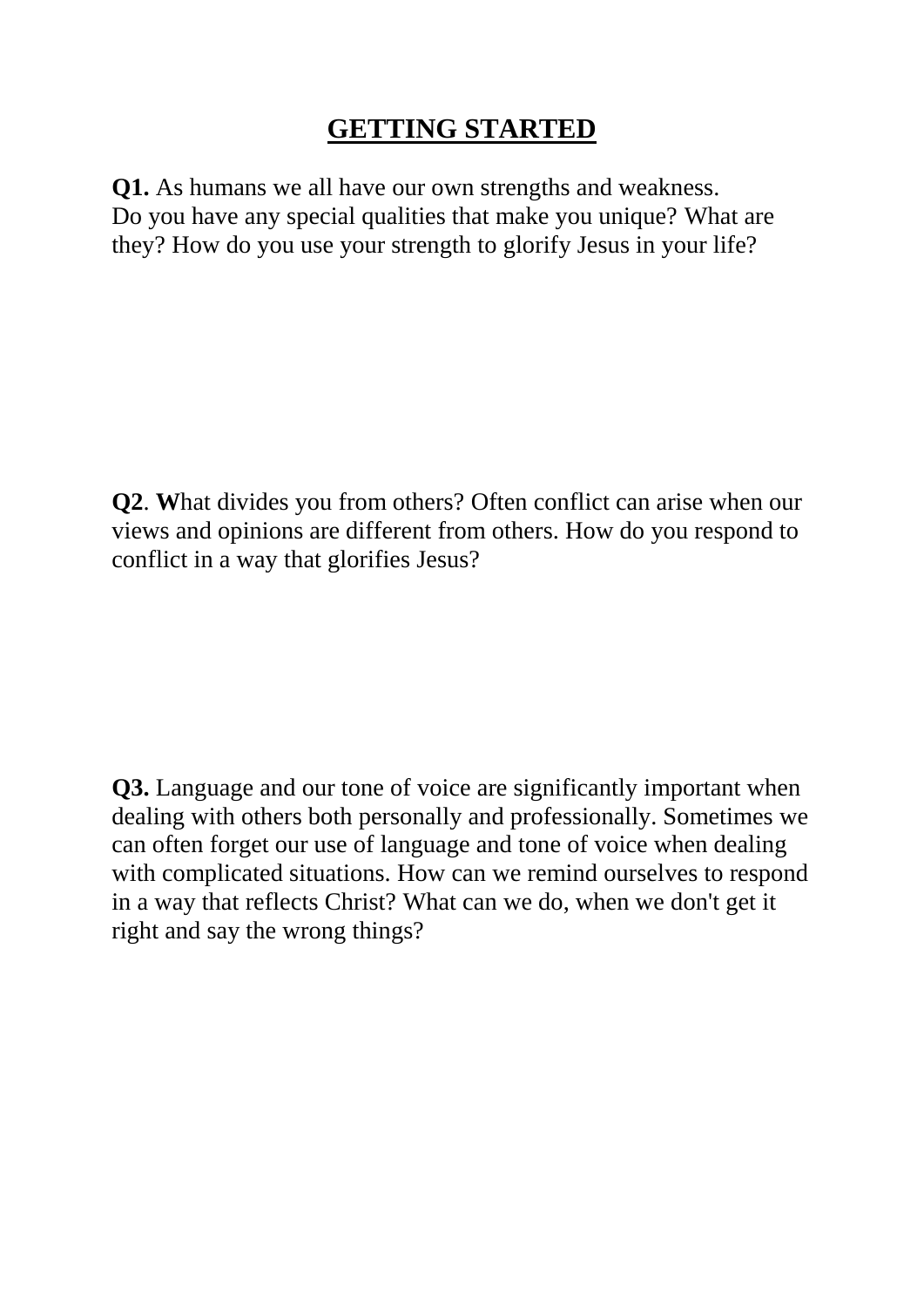## **INTO THE WORD**

#### **Read 1 CORINTHIANS**

**Q4.** What does 1 Corinthians teach us about Jesus? What commandments can we learn from 1 Corinthians?

**Q5. <sup>10</sup> 'I appeal to you, brothers and sisters in the name of our Lord Jesus Christ, that all of you agree with one another in what you say and that there be no divisions among you, but that you be perfectly united in mind and thought'.** 

What does this look like in your life? What does this look like in the life of the Church? Why Is unity so Important in our lives and in the life of the Church?